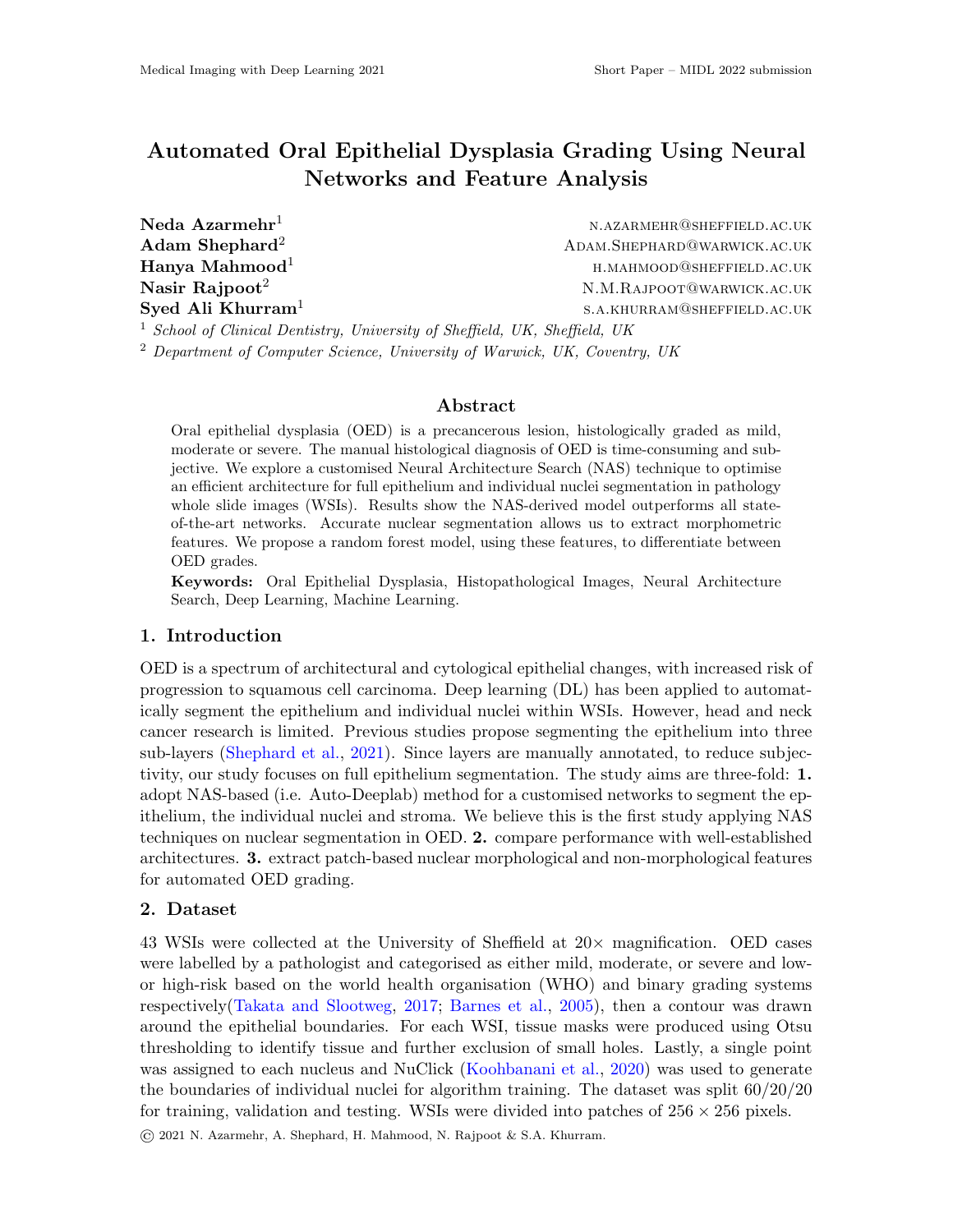# 3. Method

Auto-DeepLab [\(Liu et al.,](#page-2-4) [2019\)](#page-2-4) applies a two-stage differential NAS: cell and architecture search and architecture evaluation. First, fixed, two-layer "stem" structures are added. Next, localised cells are selected to find a good path in the trellis. The Atrous Spatial Pyramid Pooling (ASPP) module is applied to each layer. A weight (noted as beta) is associated with each grey arrow to run differentiable NAS on this search space; connections are strengthened or weakened after optimisation. The Viterbi algorithm is used to decode the path with the greatest beta. This network-level architecture is searched in addition to the cell-level one. Information about the candidate layer types in every cell and operation can be found in [\(Liu et al.,](#page-2-4) [2019\)](#page-2-4).

Figure 1: Left: Proposed architecture. Right: The best cell. atr: atrous convolution. Sep:depthwise-separable convolution, Iden: skip connection, AP: average pooling, MP: max pooling. Horizontal axis= number of layers/cells, vertical axis= downsampling rate.



## 4. Experiment Design and Results

Models were trained separately using the following parameters: cross-entropy loss, learning rate of 10-4, weight decay of 0.0001, momentum of 0.9, and max. 100 epoch. The search took ≈40 hours using Distributed Data-Parallel techniques. The model with the highest F1-score is used to extract six nuclear shape features and two non-morphological features. A Random Forest model is trained using these features to predict OED grade. The highest F1-score (0.935) for full epithelium segmentation is achieved by the proposed model (Auto-Deeplab) using the NAS solution. Also, the proposed model achieves the highest F1-score (0.945) for nuclear segmentation when compared with standard architectures (see details in Table 1). A Random Forest model was trained using the extracted features mentioned earlier for OED grade prediction. The model on the test set for binary grading achieves a higher F1-score than the WHO system  $(0.787 \text{ compared to } 0.627)$ - details table 2).

### 5. Discussion and Conclusion

Initial results using the NAS approach outperform state-of-the-art DL models for epithelium and nuclear segmentation and highlight the potential role of NAS architectures in computational pathology. Further testing on a larger, multicentric cohort is needed to improve accuracy and determine clinical applicability.